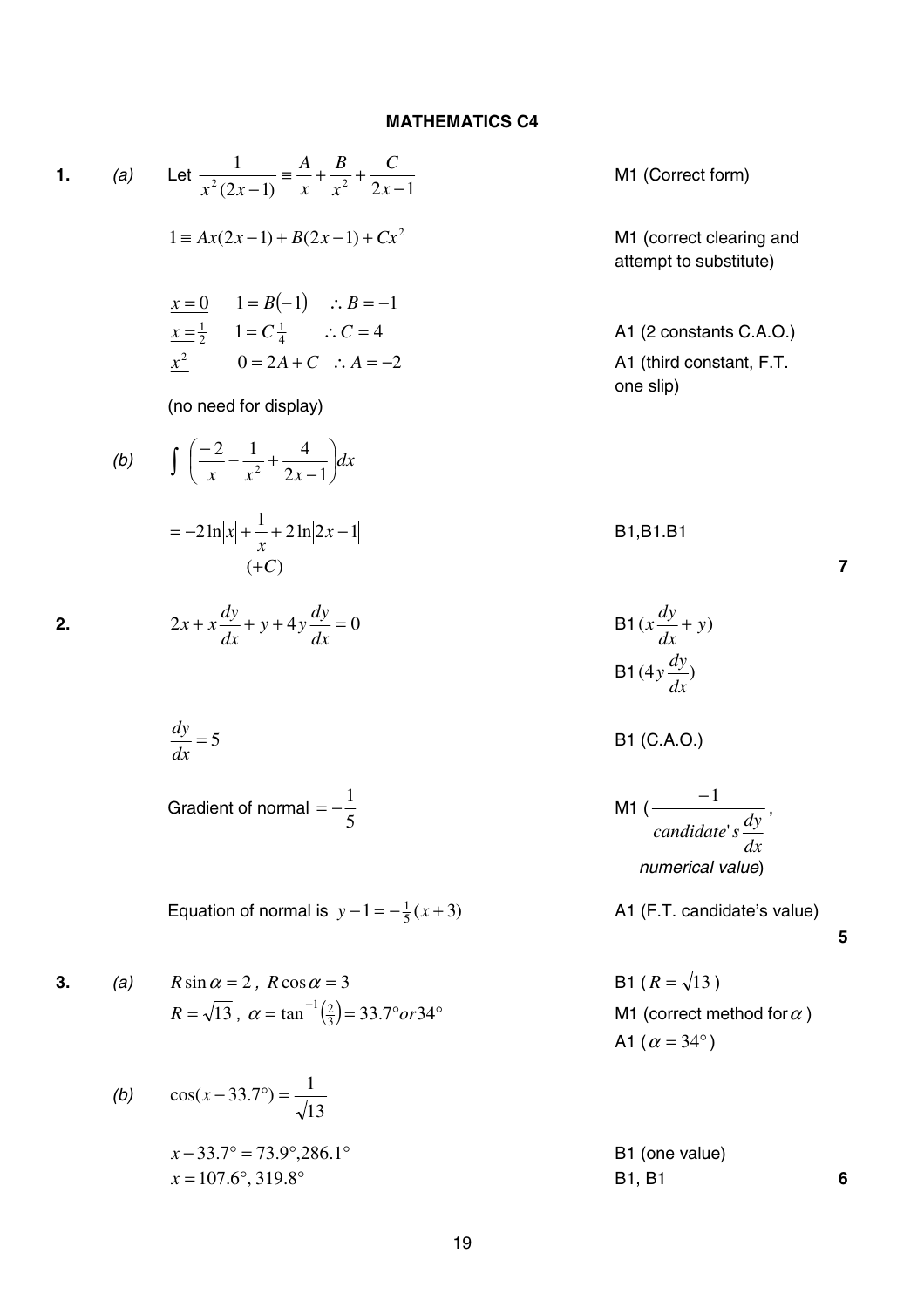4. Volume = 
$$
\pi \int_{1}^{4} \left(x + \frac{3}{\sqrt{x}}\right)^{2} dx
$$
  
\n
$$
= \pi \int_{1}^{4} \left(x^{2} + 6\sqrt{x} + \frac{9}{x}\right) dx
$$
  
\n
$$
= \pi \left[\frac{x^{3}}{3} + 4x^{\frac{3}{2}} + 9\ln x\right]_{1}^{4}
$$
  
\n
$$
= \pi [49 + 9\ln x] \approx 193.1
$$
  
\n5. (a)  $\frac{dy}{dx} = \frac{-2\sin 2t}{4\cos t}$   
\n $\frac{dy}{dx} = \frac{-2\sin 2t}{4\cos t}$   
\n $\frac{dy}{dx} = \frac{3\sin 2t}{4\cos t}$   
\n $\frac{dy}{dx} = \frac{3\sin 2t}{4\cos t}$   
\n $\frac{dy}{dx} = \frac{3\sin 2t}{4\cos t}$   
\n $\frac{dy}{dx} = \frac{3\sin 2t}{4\cos t}$   
\n $\frac{dy}{dx} = \frac{3\sin 2t}{4\cos t}$ 

$$
=\frac{-4\sin t \cos t}{4\cos t}=-\sin t
$$

(b) Equation of tangent is  $y - \cos 2p = -\sin p(x - 4\sin p)$ 

*dx*

 $x \sin p + y = \cos 2p + 4\sin^2 p$ 

*p p* <sup>2</sup> <sup>2</sup> = 1− 2sin + 4sin M1 (attempt to use correct formula) *p* <sup>2</sup> = 1+ 2sin A1

M1 (attempt to square, at

least 2 correct terms) A1 (all correct)

A3 (integration of 3 terms,

F.T. similar work *x*  $Ax^{2} + B\sqrt{x} + C$ 

A1 (C.A.O.)

**7**

$$
= \frac{-2\sin 2t}{4\cos t}
$$
\nM1  $\left(\frac{dy}{dx} = \frac{y}{x}\right)$   
\nB1 (4 cos t)  
\nM1 (k sin 2t, k = -1, ±2, - $\frac{1}{2}$ )  
\nA1 (k = -2)  
\nM1 (correct use of formula)  
\nA1 (C.A.O.)  
\n  
\nM1 (correct use of formula)  
\nA1 (C.A.O.)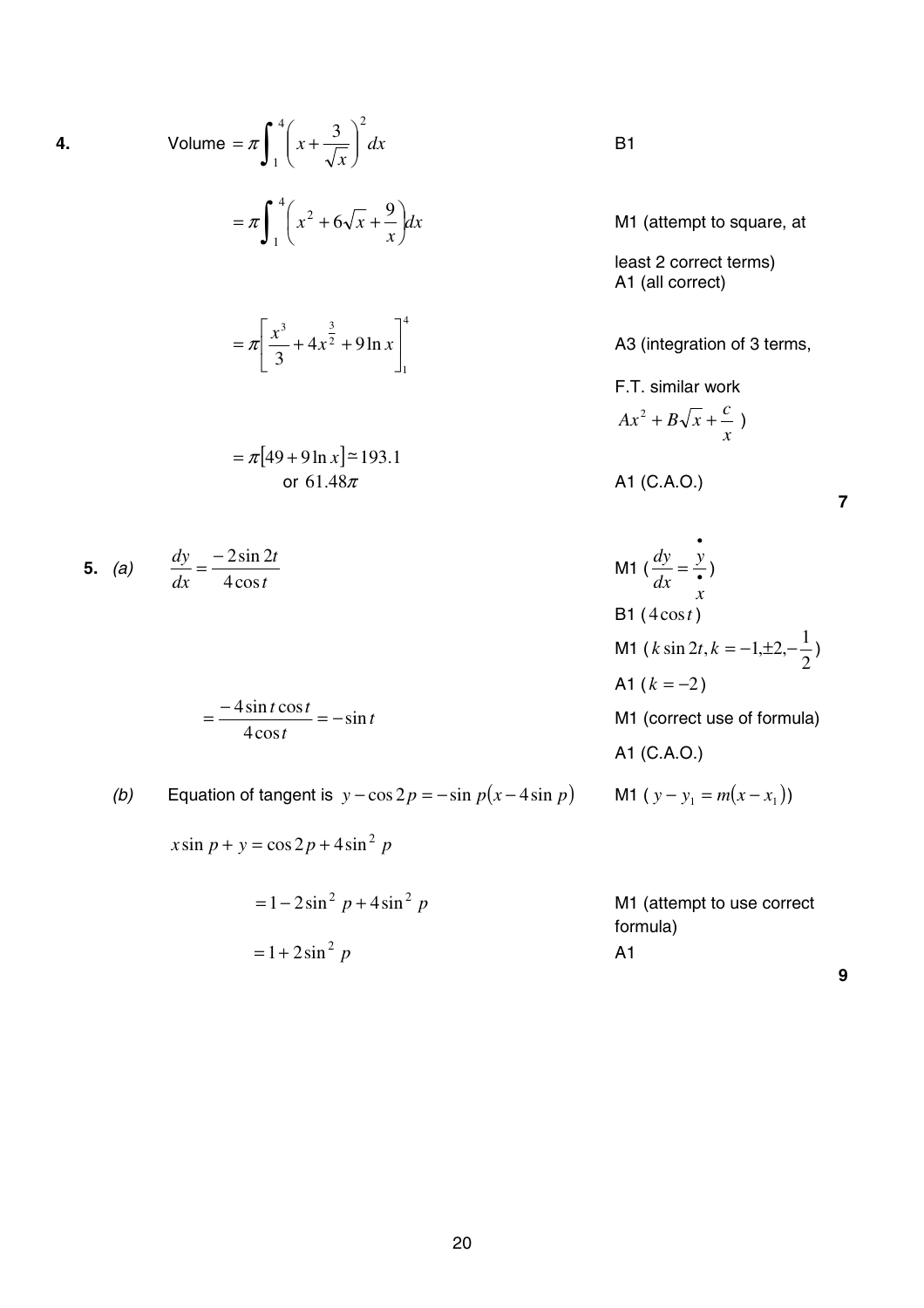6. (a) 
$$
\int (3x+1)e^{2x} dx = (3x+1)\frac{e^{2x}}{2} - \int \frac{3}{2}e^{2x} dx
$$
 M1  $(f(x)(3x+1) - \int 3f(x)dx)$ 

$$
= (3x+1)\frac{e^{2x}}{2} - \frac{3e^{2x}}{4}(+C)
$$

(b) 
$$
\int_{\frac{\pi}{6}}^{\frac{\pi}{2}} \sqrt{9 - 9\sin^2 \theta} \cdot 3\cos\theta d\theta
$$

$$
= \int_{\frac{\pi}{6}}^{\frac{\pi}{2}} 9 \cos^2 \theta d\theta
$$

$$
= \int_{\frac{\pi}{6}}^{\frac{\pi}{2}} \left( \frac{1 + \cos 2\theta}{2} \right) d\theta
$$

2

π

2.764

4  $\frac{1}{6}$ 

9sin 2

9 $\theta$ , 9sin 2 $\theta$ ]<sup> $\frac{\pi}{2}$ </sup>

 $\theta$  9sin 2 $\theta$ 

8  $9\sqrt{3}$ 

2

2

M1 
$$
(f(x)(3x+1)-3f(x)dx)
$$
  
A1  $(f(x)=ke^{2x}, k=1, \frac{1}{2}, 2)$   
A1  $(k=\frac{1}{2})$ 

- A1 (F.T. one slip)
- B1 (for first line, unsimplified)
- B1 (simplified without limits)
- B1 (limits)

$$
\int_{\pi}^{2} \left( \frac{1 + \cos 2\theta}{2} \right) d\theta
$$
 M1  $(\cos^2 \theta = a + b \cos 2\theta)$ 

$$
A1 (a = b = \frac{1}{2})
$$
  
=  $\left[\frac{9\theta}{2} + \frac{9\sin 2\theta}{4}\right]_{\frac{\pi}{6}}^{\frac{\pi}{2}}$   
M1 (k sin 2\theta, k =  $\pm \frac{b}{2}$ , 2b, b)  
  
A1 (k =  $\frac{b}{2}$ )  
  
A2 (C.A.O.)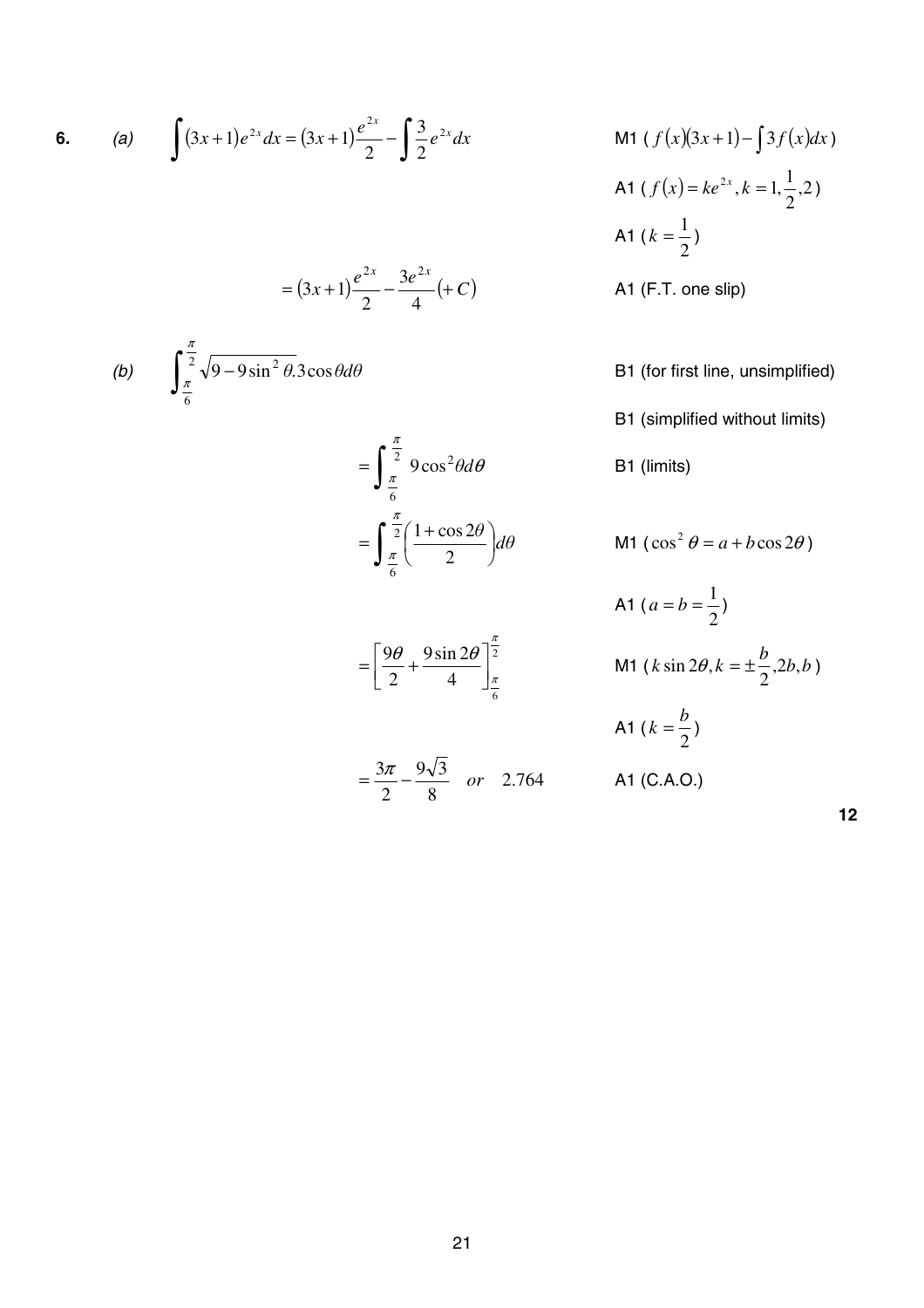7. (a) 
$$
\frac{dW}{dt} = kW
$$
 (k > 0)  
\n(b)  $\int \frac{dW}{W} = \int kdt$   
\n $\ln W = kt + C$   
\n $t = 0, W = 0.1, C = \ln 0.1$   
\n $\ln \frac{W}{0.1} = kt$   
\n $\frac{W}{0.1} = e^{kt}$   
\nA1 (allow absence of C)  
\nB1 (value of C)  
\nM1 (use of logs or expon  
\nB1 (value of k)  
\nB1 (value of k)

$$
W = 0.1e^{3t}
$$

**8.**  $(a)(i)$  **AB** = **i** + 2**j** – 2**k** B1 (**AB**)

(ii) Equation of AB is  $\mathbf{r} = 4\mathbf{i} - \mathbf{j} + \mathbf{k} + \lambda (\mathbf{i} + 2\mathbf{j} - 2\mathbf{k})$  M1 (reasonable attempt to write

(b) (Point of intersection is on both lines) Equate coeffs of **i** and **j** (any two of **i,j,k**) M1 (attempt to write equations

$$
\lambda = \frac{1}{3} \left( \mu = \frac{10}{3} \right)
$$

Position vector is  $\frac{1}{2}$ **i** -  $\frac{1}{2}$ **j** +  $\frac{1}{2}$ 3 1 3 1 3

(c) angle between  $i + 2j - 2k$  and  $i - j + k$  is required

$$
|\mathbf{i}+2\mathbf{j}-2\mathbf{k}| = 3
$$
,  $|\mathbf{i}-\mathbf{j}+\mathbf{k}| = \sqrt{3}$   
\n $(\mathbf{i}+2\mathbf{j}-2\mathbf{k})(\mathbf{i}-\mathbf{j}+\mathbf{k}) = | \mathbf{x} | \cos \theta$   
\n $1-2-2=3\sqrt{3}\cos \theta$   
\n $\theta = 125.3^{\circ}$   
\nB1 (l.h.s. unsimplified  
\nA1 (C.A.O.)

| M1 (attempt to separate          |
|----------------------------------|
| variables)                       |
| A1 (allow absence of $C$ )       |
| B1 (value of $C$ )               |
| M1 (use of logs or exponentials) |

**B1** (value of k) **7**

equations) A1 (must contain **r**, F.T. candidate's **AB**)

using candidate's equation)  $1 + \mu = 4 + \lambda$  A1 (2 correct equations, F.T. candidate's equations)

M1 (attempt to solve)

A1 (C.A.O.)

A1 (F.T. value of  $\lambda$  or  $\mu$ )

B1 (coeffs of 
$$
\lambda
$$
 and  $\mu$ )

- 
- M1 (use of correct formula)
- B1 (l.h.s. unsimplified)

A1 (C.A.O.)